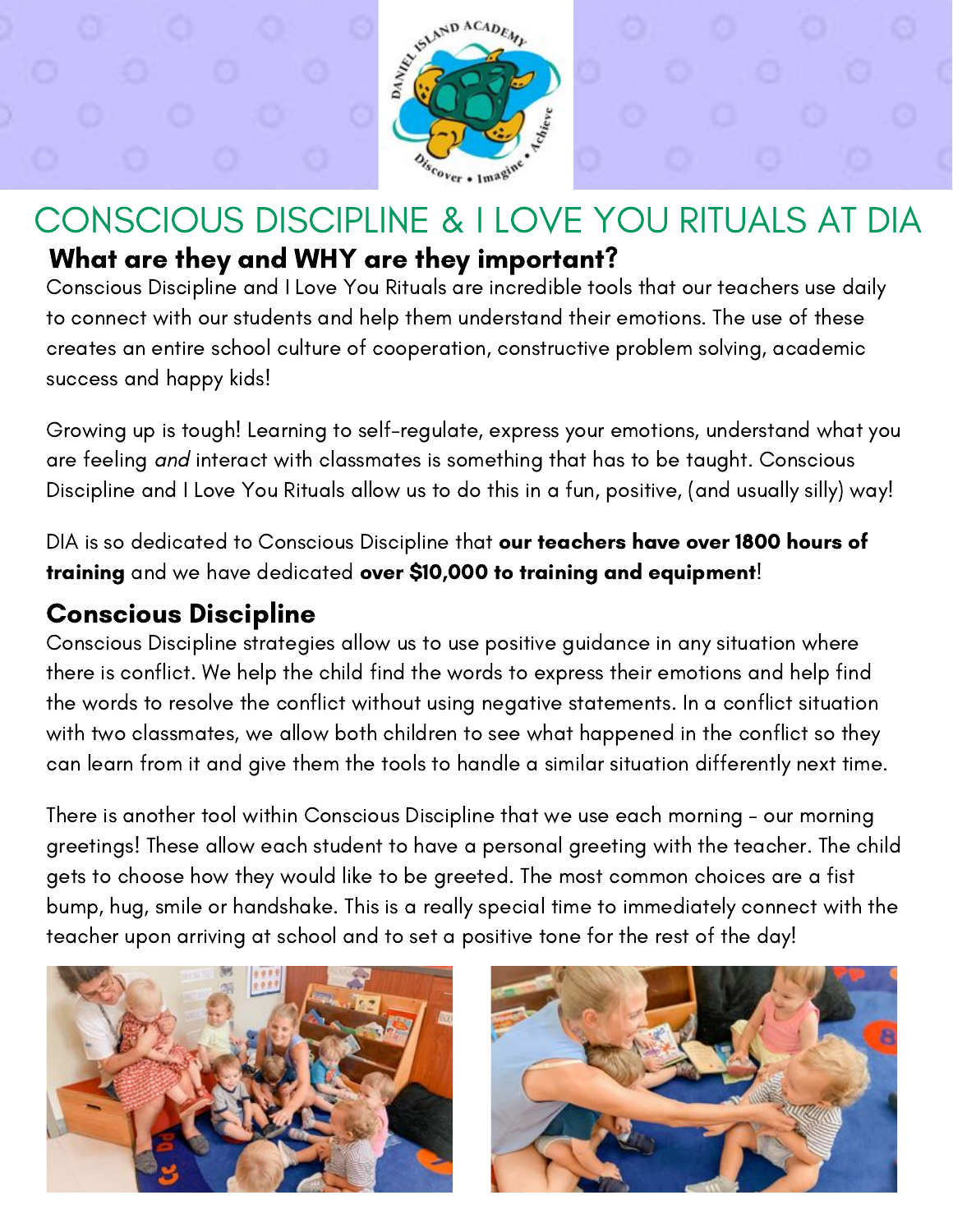# I Love You Rituals

I Love You Rituals are utilized throughout each day at DIA in many types of situations!

- At drop-off to make the child feel loved as soon as they walk into the classroom
- When a child needs a pick-me-up during a time that they may be missing Mom or Dad
- To help children make connections with their classmates and help facilitate new friendships
- In transition times (like walking down the hallway or putting on jackets) to give children something to focus on and feel a sense of calm during a busy moment
- To distract a child who may be feeling angry or disappointed and create a positive  $\bullet$ change in emotions

When our teachers use I Love You Rituals, they connect with their student one-on-one, using eye contact, touch, playfulness and positive words through songs and fingerplays. Students also use I Love You Rituals together! They learn how to use soft touches and it gives them an opportunity to be silly with each other!



#### I Love You Rituals we use at school (and you might hear at home!)

- What Did You Bring to School Today?
- Walk and Stop
- Twinkle Twinkle
- My Face Has a Gift for You
- Jack Be Noodle
- Round and Round the Garden